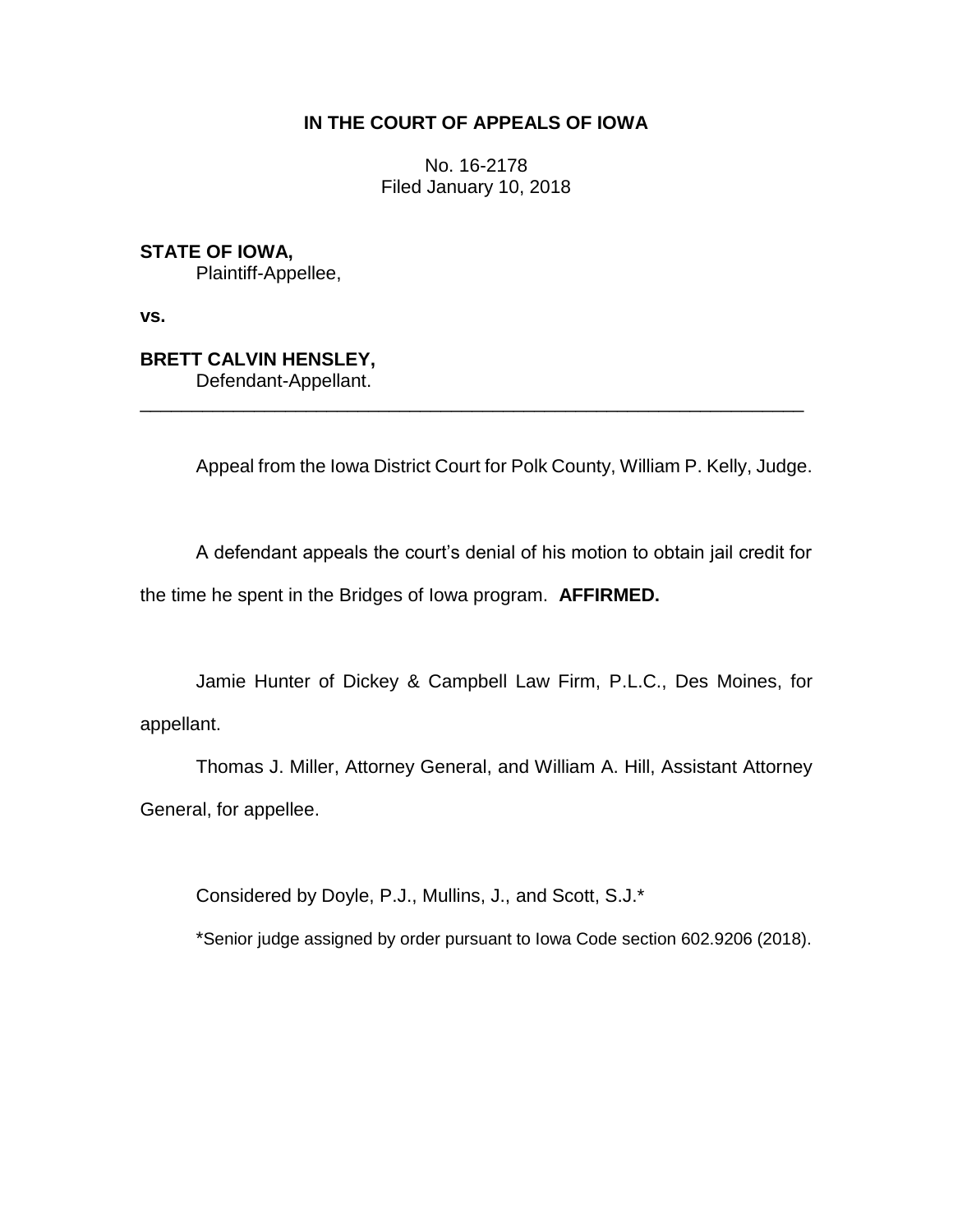### **SCOTT, Senior Judge.**

 $\overline{a}$ 

Brett Hensley appeals the district court's denial of his motion for credit for days he spent at the Bridges of Iowa program against his sentence of incarceration. The State asserts the district court correctly denied the credit. For the reasons stated herein, we affirm the district court's decision.

#### **I. Background Fact and Proceedings.**

Hensley pled guilty to third-degree burglary and was sentenced on March 25, 2014, to a suspended five-year prison term. Hensley was placed on probation for two years, and the court ordered, as a part of that probation, Hensley complete treatment at the Bridges of Iowa program. The sentencing order required Hensley to remain in the Polk County Jail until space became available at Bridges. On June 17, 2014, Hensley was escorted to the Bridges facility, which is housed in a different portion of the Polk County Jail building. After spending 126 days at Bridges, Hensley absconded from the facility on October 22, 2014. His probation officer filed a report of violation with the court, and the court imposed the previously suspended five-year prison term on August 24, 2015.<sup>1</sup>

On February 29, 2016, Hensley sent a letter to the court asking that he be given credit for the 126 days he spent in the Bridges program. The court directed the attorneys involved in the case to file a written response to the letter. On April 27, 2016, counsel for Hensley filed a motion for credit for time served, asserting he should be permitted credit for time spent at Bridges under Iowa Code section

<sup>&</sup>lt;sup>1</sup> After Hensley absconded from Bridges, he was arrested and charged with seconddegree theft. He pled guilty to that charge, and the five-year sentence imposed for that conviction was ordered to run consecutively to the sentence imposed for the burglary conviction, for a total term of confinement of ten years.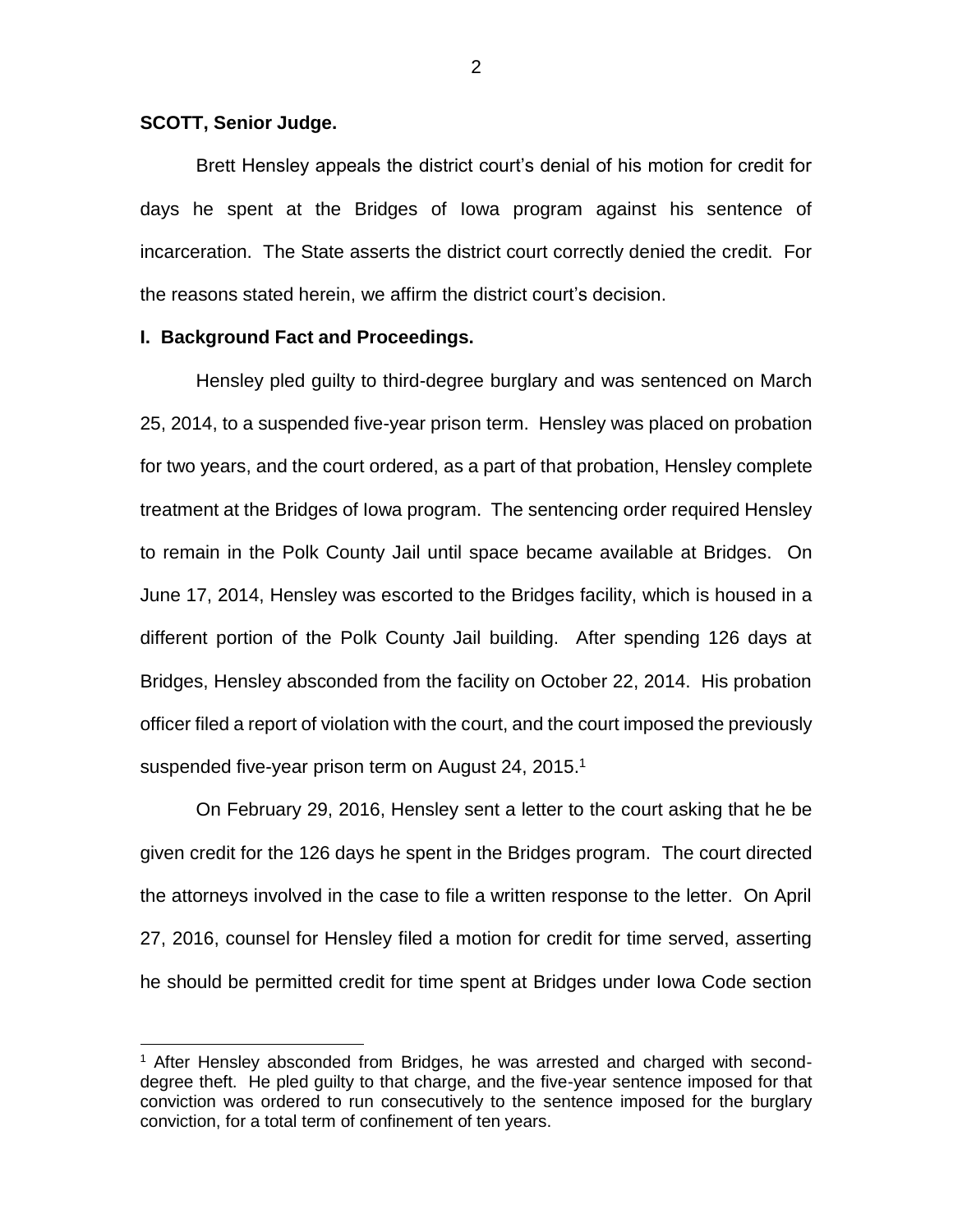903A.5(1) (2016). The State resisted the motion, and Hensley's counsel filed an amended motion on December 13, 2016, asserting credit for the time spent in Bridges should also be granted under section 907.3(3). A hearing was held on December 14, 2016, and the district court issued its decision the same day denying the motion for the credit. Hensley appeals that denial, asserting he is entitled to a credit under section 903A.5(1) and section 907.3(3).

#### **II. Scope and Standard of Review.**

Whether Hensley is entitled to a credit on his sentence for the time he spent at the Bridges program is a question that turns on statutory interpretation. As such, our review of the district court's decision is for the correction of errors at law. *State v. Allensworth*, 823 N.W.2d 411, 413 (Iowa 2012).

### **III. Analysis.**

At the hearing on his motion, Hensley submitted as an exhibit the application form for the Bridges program. The exhibit provides Bridges is "a longterm faith-based treatment program for substance abusing individuals involved with the criminal justice system. Bridges of Iowa provides an intensive faith-based community environment designed to support individuals as they transition from prison or jail confinement." The application describes the program as lasting, typically, one year and having three phases. The first phase lasts approximately two to three months, and "[t]he resident's time away from the facility is considerably limited during Phase I." Phase 2 lasts approximately three to four months, and residents obtain employment and earn weekend furloughs. According to the application form, Phases 1 and 2 are located in the west wing of the Polk County Jail, "[b]ut the Bridge program is completely separate from the jail itself. Residents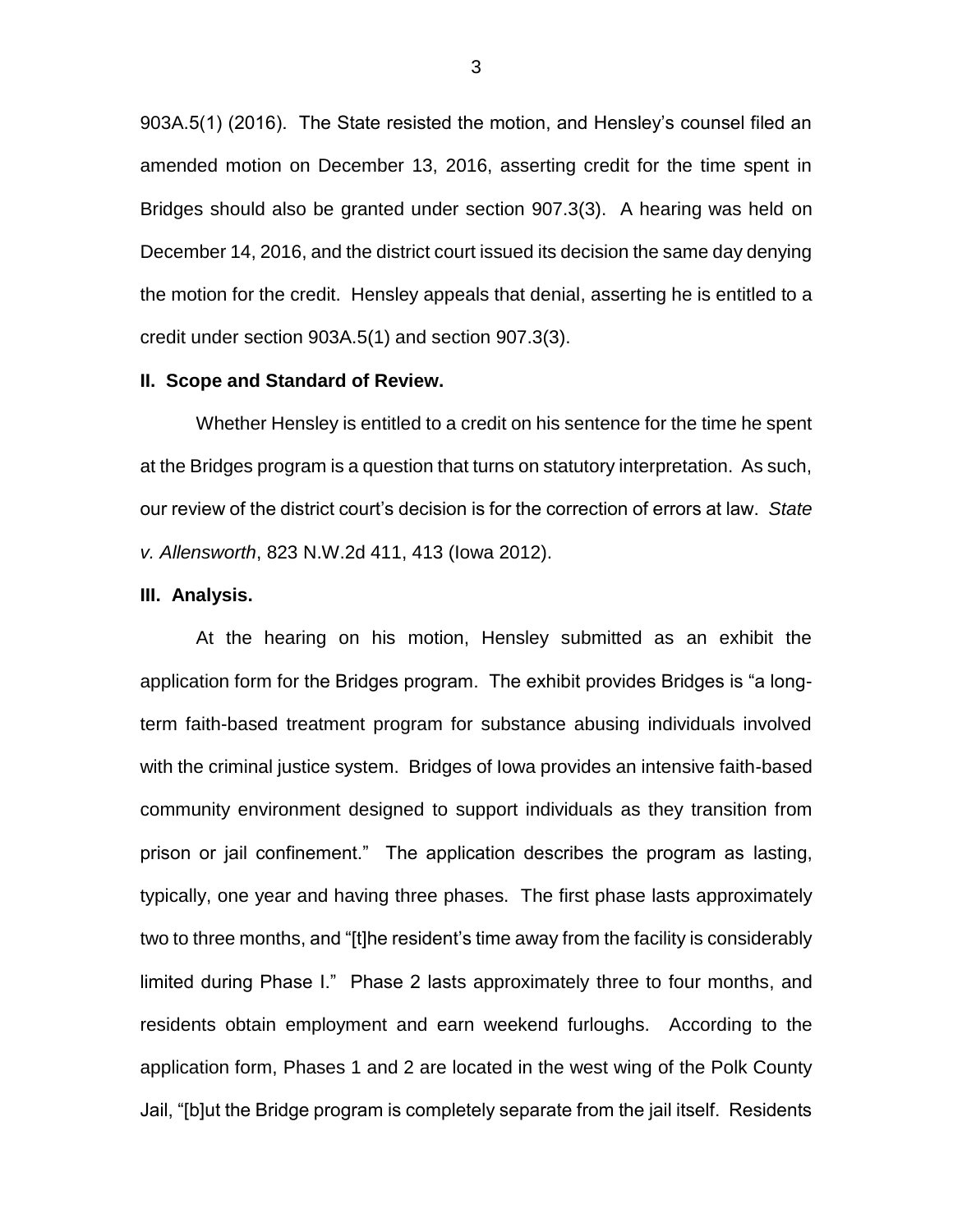are not locked in. Bridges is a halfway house program. Clients come and go from this facility to work, meetings, church, furloughs, and other activities." Finally, Phase 3 typically lasts six months, and the participant "gains much more freedom, transitions off the West Wing unit and moves into one of our Phase 3 Apartments located in a beautiful facility in West Des Moines." However, the participants are required to return to the residential facility two evenings per week for group counseling sessions and spiritual programing. Failure to satisfactorily progress in the program or the display of unacceptable behavior can result in an "unsuccessful discharge" and the participant's probation or parole officer or referral source is notified.

Hensley also offered testimony at the hearing, having been through Phase 1 of the program. He testified he was escorted to Bridges from his cell in the Polk County Jail, was not allowed the leave the building, and was not allowed to leave the Bridges facility for one week after he arrived. After that week, he was allowed to leave the facility to attend addiction support meetings, but he had to sign in and out of the facility and had a 10:00 p.m. curfew. He believed that if he did not return, a warrant would issue for his arrest. He was assigned a counselor in the program and was required to participate in treatment. However, he knew the staff at Bridges was not employed by the jail but were employed by Bridges, a private nonprofit company. When he failed to return to the program, he was not charged with escape but did suffer the revocation of his probation.

Because the program is housed in the Polk County Jail and because of the level of supervision involved in the program, Hensley asserts he should get credit

4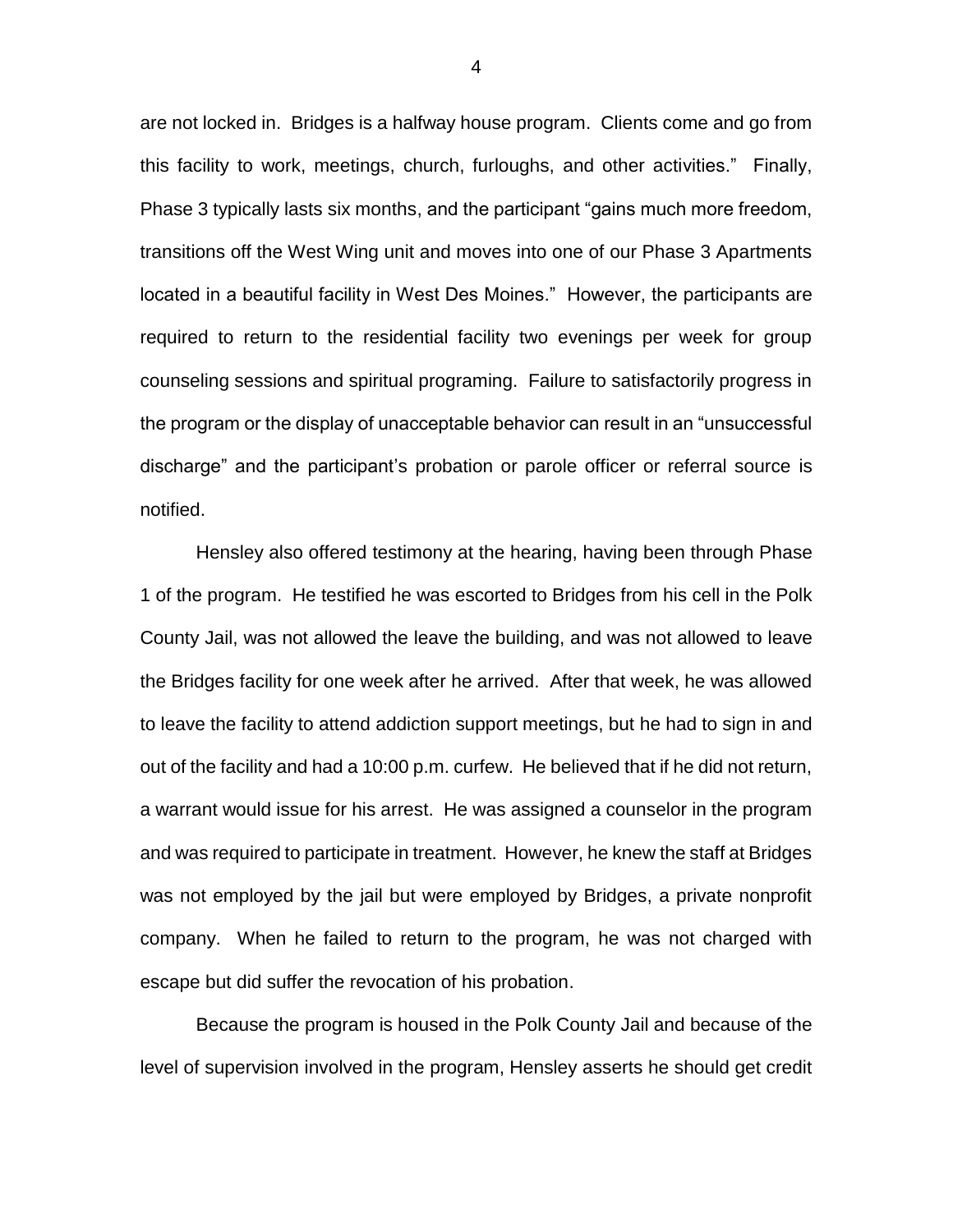toward his sentence for the time he spent at Bridges pursuant to either section 903A.5(1) or section 907.3(3).

**A. Section 903A.5(1).** Iowa Code section 903A.5(1) provides, in part:

If an inmate was confined to a county jail, municipal holding facility, or other correctional or mental facility at any time prior to sentencing, or after sentencing but prior to the case having been decided on appeal, because of failure to furnish bail or because of being charged with a nonbailable offense, the inmate shall be given credit for the days already served upon the term of the sentence.

It is Hensley's contention that the Bridges program is a "mental facility." The State maintains that Bridges does not qualify as a mental facility, such as the Iowa Residential Treatment Center, because it is not a state-operated facility. *See State v. Calvin*, 839 N.W.2d 181, 187 (Iowa 2013) (noting the parties did not dispute that the Iowa Residential Treatment Center qualified as a mental facility). Instead, the State maintains the program is similar to the Harbor of Hope and Farrell House, independently run, privately funded residential group homes, which this court determined were not correctional or mental health facilities under section 903A.5(1) in *State v. Moore*, No. 10-1162, 2011 WL 649679, at \*1 (Iowa Ct. App. Feb. 23, 2011). Instead, the State asserts Hensley voluntarily opted to be placed at Bridges for drug treatment, and he could not be prosecuted for escape if he left. Finally, the State maintains that the location of the treatment center, within a wing of the Polk County Jail, should have no impact on whether the facility is considered to be a correctional or mental facility.

Upon our review of section 903A.5(1), we agree Hensley is not entitled to a credit for the time he spent at Bridges but not based on the characteristics of the program. Instead, section 903A.5(1) is inapplicable to Hensley because his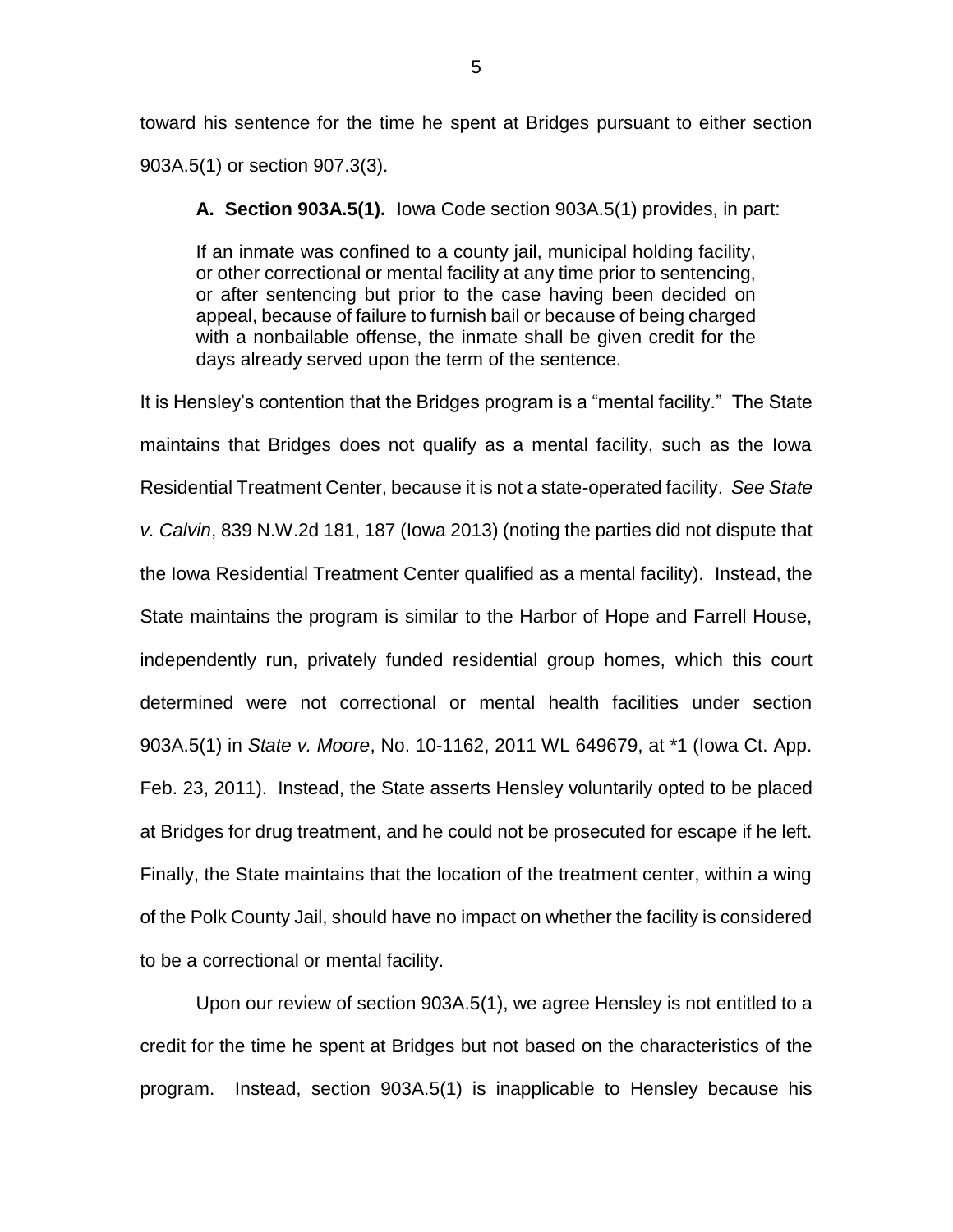placement in Bridges occurred after sentencing. Section 903A.5(1) provides for a credit for confinement that occurs "at any time *prior to sentencing*, or after sentencing but prior to the case having been decided on appeal." (Emphasis added.) Hensley's stay at Bridges occurred almost three months after his sentencing hearing, after the court had imposed a judgment of conviction and ordered him to serve a suspended five-year prison term. Every case cited by both parties interpreting section 903A.5(1) is distinguishable on this fact alone. *See, e.g.*, *Calvin*, 839 N.W.2d at 182 ("In this case, we consider whether a criminal defendant is entitled to credit against a prison sentence for time spent *prior to sentencing* at the Iowa Residential Treatment Center (IRTC) and for time spent in jail as a result of drug court program violations." (emphasis added)); *State v. Rodenburg*, 562 N.W.2d 186, 187 (Iowa 1997) (noting the defendant was seeking credit "for time served, particularly for time she spent in custody after her arrest and prior to being taken to jail"); *Hamilton v. State*, No. 13-1413, 2015 WL 3613256, at \*1-2 (Iowa Ct. App. June 10, 2015) (noting the court accepted Hamilton's guilty plea and informed him a sentencing day would be set in the future pending his work in drug court); *Moore*, 2011 WL 649679, at \*1 & n.1 (stating Moore was admitted to the Polk County Drug Court program and was seeking credit for the time he spent at Harbor of Hope and Farrell house prior to being sentenced).

Because we conclude section 903A.5(1) is inapplicable to Hensley's stay at Bridges, which occurred after sentencing, we agree with the district court's conclusion this section does not entitled him to a credit for days he spent there.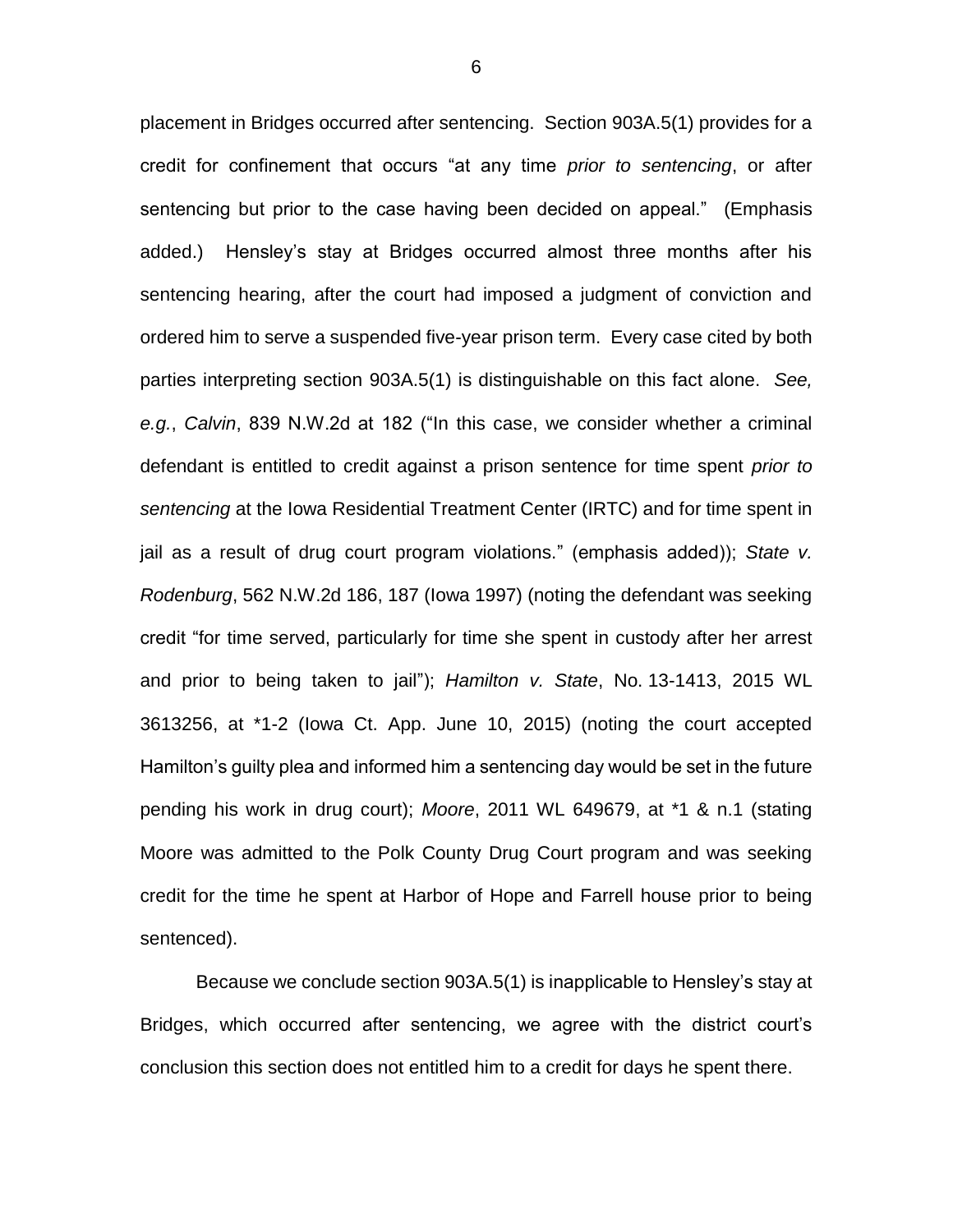**B. Section 907.3(3).** Hensley also asserts section 907.3(3) entitles him to

a credit for the time he served at Bridges. This code provision provides, in part:

By record entry at the time of or after sentencing, the court may suspend the sentence and place the defendant on probation upon such terms and conditions as it may require including commitment to an alternate jail facility or a community correctional residential treatment facility to be followed by a period of probation as specified in section 907.7, or commitment of the defendant to the judicial district department of correctional services for supervision or services under section 901B.1 at the level of sanctions which the district department determines to be appropriate and the payment of fees imposed under section 905.14. A person so committed who has probation revoked shall not be given credit for such time served. However, *a person committed to an alternate jail facility or a community correctional residential treatment facility who has probation revoked shall be given credit for time served in the facility.*

Iowa Code § 907.3(3) (emphasis added).

The language highlighted above giving a person credit for time spent in an alternate jail facility or a community correctional residential treatment facility was added in 2012 in response to the supreme court's decision in *State v. Anderson*, 801 N.W.2d 1, 9 (Iowa 2011), which held a defendant was entitled to credit for time spent on probation wearing an electronic monitoring device. *See* 2012 Iowa Acts ch. 1138, § 91. Our supreme court recognized in *State v. Allensworth*, 823 N.W.2d 411, 413 (Iowa 2012), that the amended language was added in section 907.3(3) to eliminate the credit recognized in *Anderson* for time served on probation and to maintain the credit for time served in "alternate jail or correctional facilities." While the amendment clarified a credit would not apply for electronically monitored probation, the credit for time served in alternate jail facilities and community correctional residential treatment facilities had been permitted before *Anderson*  and the amended language. *See Trecker v. State*, 320 N.W.2d 594, 596 (Iowa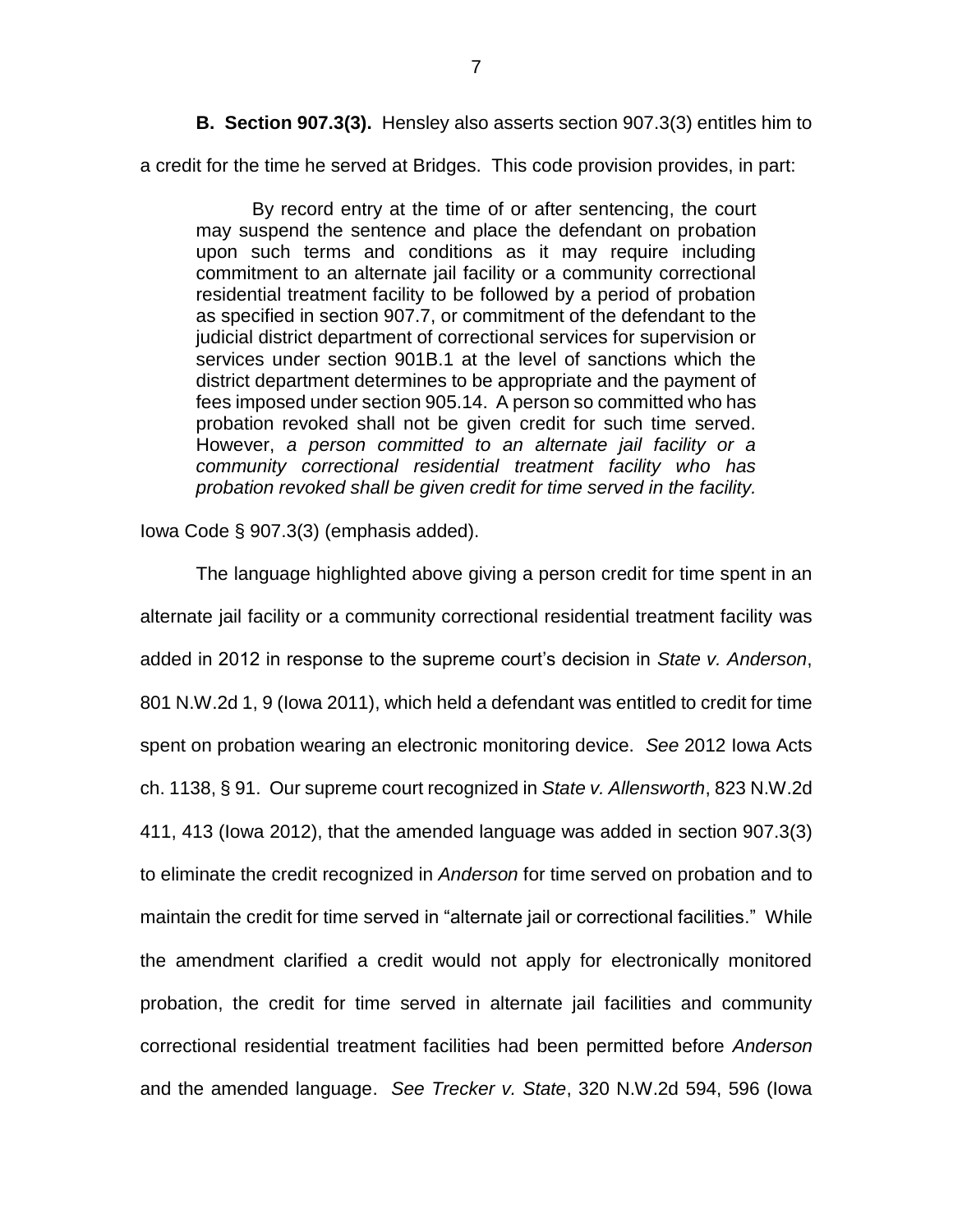1982), *superseded on other grounds by statute as stated in Allensworth*, 823 N.W.2d at 416.

In *Trecker*, the court determined that "alternate jail facility" was "specifically defined, and its implementation procedure prescribed, by chapter 356A." *Id*. The *Trecker* court noted for a facility to be qualified under chapter 356A, it "require[d] action by a county board of supervisors to designate a facility as an alternative jail and to maintain it as such." *Id.* We find no definition of a community correctional residential treatment facility in *Trecker*, as no party raised that issue, but we note the *Trecker* court determined "[n]either of these facilities may be construed to mean merely the equivalent of a jail, or a place where the defendant is confined." *Id*.

The legislature has outlined the corrections continuum as consisting of five levels. *See* Iowa Code § 901B.1. Levels one and two on the continuum consist of self-monitored and supervised probation and parole. *See id*. § 901B.1(1)(a),

(b). Level three consists of the "[q]uasi-incarceration sanctions," which include

those supported by residential facility placement or twenty-four hour electronic monitoring including, but not limited to, the following:

(1) Residential treatment facilities.

(2) Operating while intoxicated offender treatment facilities.

(3) Work release facilities.

(4) House arrest with electronic monitoring.

(5) A substance abuse treatment facility as established and operated by the Iowa department of public health or the department of corrections.

*Id.* § 901B.1(1)(c). Levels four and five include short-term and long-term incarceration in jail or prison. *See id*. § 901B(1)(d), (e).

It is Hensley's assertion that the Bridges program is "an alternate jail facility

or a community correctional residential treatment facility" as provided in section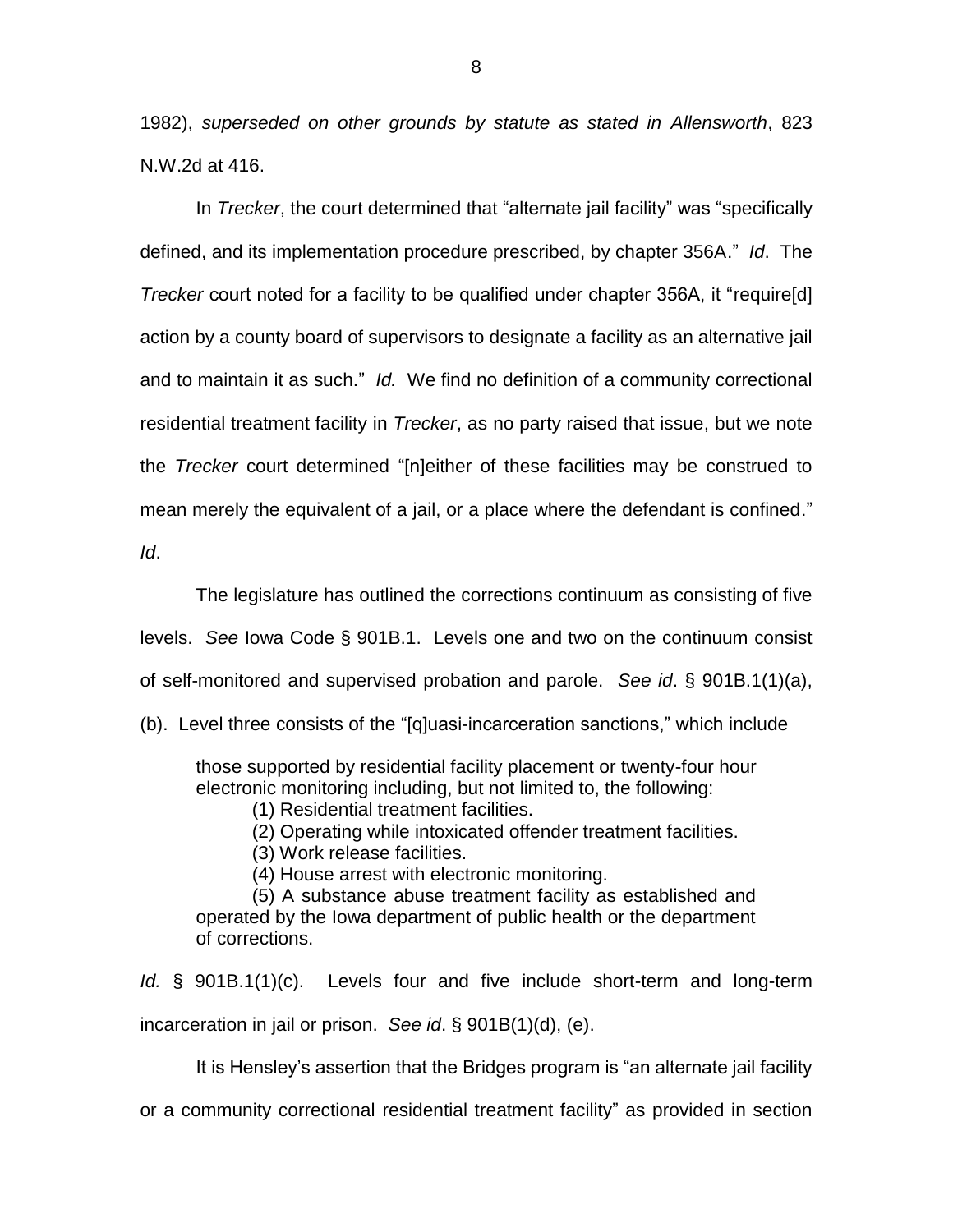907.3(3). In Hensley's motion for a credit, he quoted from the Bridges's website, which at that time<sup>2</sup> stated the program was

a licensed level 3.1<sup>[3]</sup> long term substance abuse treatment program housed at the West Wing of the Polk County Jail. Bridges of Iowa has forged a partnership with Polk County Board of Supervisors and the Polk County Sherriff and has received the opportunity to house our substance abuse treatment program in an unused wing at the jail facility.

Hensley further quoted from the Bridges's website that the participants "are referred to the program through the jail or prison system, through the court system, and through the 5th Judicial District Drug Court diversion program," but the program is staffed by private certified alcohol and drug counselors, not personnel from any state or county agency. Hensley asserts that if Bridges is not an alternate jail facility or a community correctional residential treatment facility, then no facility ever could qualify as such. The State did not respond to this claim in its appellate brief, but we note it conceded in its resistance to Hensley's motion for a credit that Bridges was "an independent residential treatment facility located in the Polk County Jail."

Ultimately, we determine Hensley has failed to prove the Bridges program is "an alternate jail facility" or a "community correctional residential treatment facility." Despite all of the information he provided about the Bridges program, our record is lacking proof the program is run under chapter 356A as an alternate jail facility or that it is run as a community correctional residential treatment facility.

 $\overline{a}$ 

 $2$  This court has been unable to confirm this quote from the Bridges's website as it appears the website has been modified since the filing of Hensley's motion for a credit in April 2016. In addition, Hensley did not submit as evidence any printout of the website, which would allow this court to verify the information quoted.

<sup>&</sup>lt;sup>3</sup> The record on appeal does not define for us the meaning of this licensure.